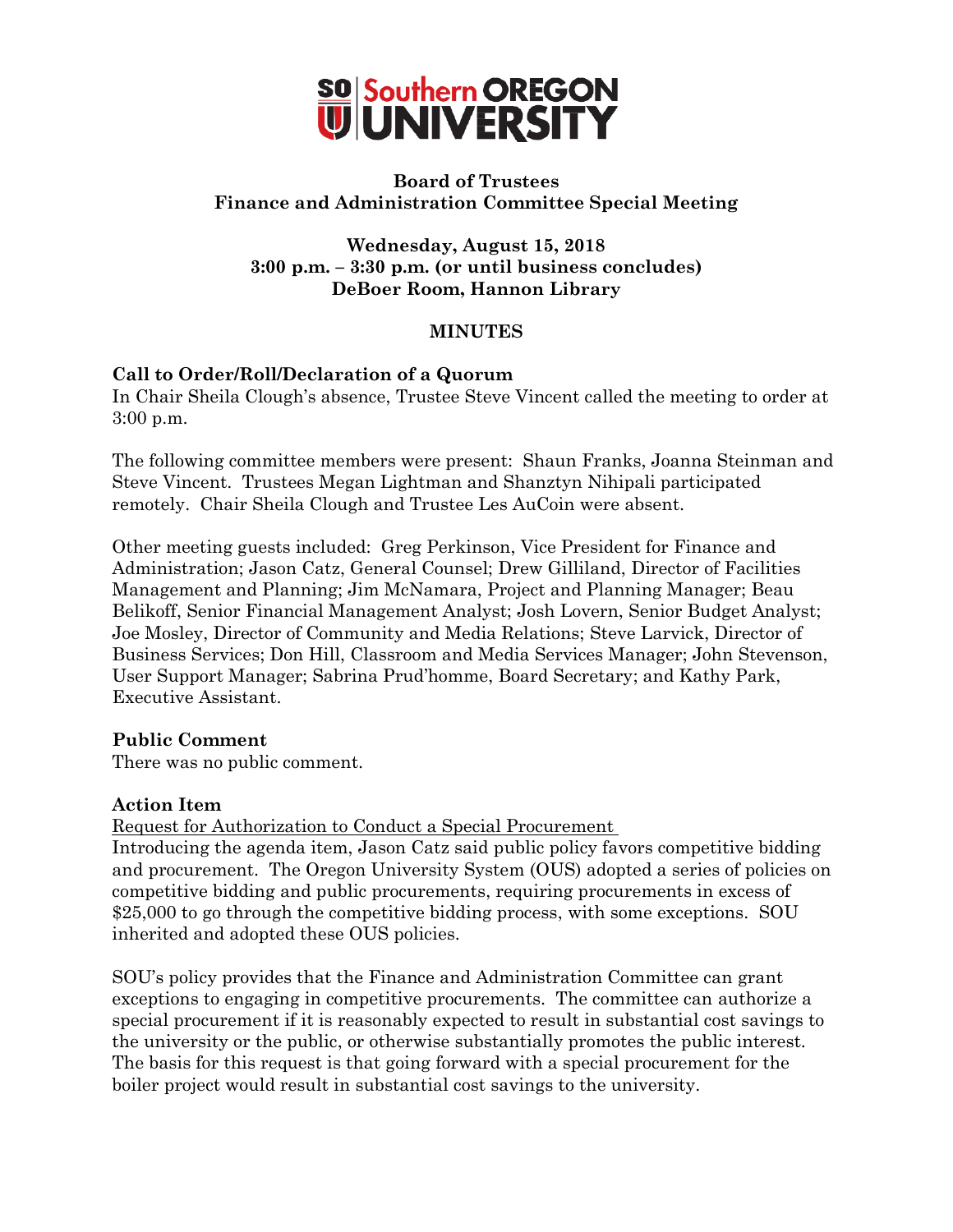Evergreen Engineering previously was engaged to perform reports for SOU. When doing so, Evergreen Engineering indicated a price at which it would be willing to continue its services. At the time, SOU considered a sole source procurement but determined it did not qualify because there is more than one vendor that can provide the services. Therefore, SOU issued a Request for Proposals (RFP) and received two responsive bids, which were substantially higher than what Evergreen Engineering had indicated would be its price to provide the services. By Evergreen Engineering's own mistake, it neglected to submit a bid. SOU recognized that if it contracted with one of the bidders, it would cost thousands of dollars more than if it were to contract with Evergreen Engineering. On that basis, this contract is brought to the Finance and Administration Committee for a determination that proceeding with Evergreen Engineering would result in substantial cost savings to the university.

Mr. Catz said that requesting this type of determination is rare but he hopes the trustees know procurement responsibilities are taken very seriously when it is requested. SOU puts virtually everything out for competitive bids when the \$25,000 threshold is exceeded and, in fact, did so in this case. He hopes the fact that this meeting was called gives the trustees the confidence that SOU adheres to the policy favoring competitive procurement.

Greg Perkinson provided a recap of the scope of the work. The central plant has four boilers, two of which are about 50 years old. This project replaces the aging boilers that are beyond more than twice their useful lives, replaces a chiller, improves control systems, and provides improvements to the closed loop that is part of the boiler system.

Trustee Steinman asked if Evergreen Engineering's failure to submit a bid was a negative indicator. Mr. Perkinson said the mistake occurred because Drew Gilliland emailed the point of contact but she was out of the office for health reasons and did not open the attachment. Responding to Trustee Steinman's further inquiry, Mr. Perkinson said Evergreen Engineering's estimate was for the same scope of work as is in the RFP.

Responding to Trustee Vincent's inquiry, Mr. Catz provided the historical context and interrelationship of Oregon Administrative Rules and OUS, State Board of Higher Education and SOU policies.

For the record, Trustee Vincent explained why the provider of the boiler was not hired for this work. This project is a much broader systems approach. The provider of the boiler cannot be expected to interface it with the entire system. Mr. Perkinson added that the integration of the boilers, chiller and controls that drive the efficiency of those systems typically is designed by an engineering firm.

Mr. Catz noted that the substantial cost savings that will be realized would be about \$92,000. Responding to Trustee Lightman's comments, Mr. Perkinson said Evergreen Engineering is able to create the savings because of its three previous engineering studies with SOU and this is a new scope of work.